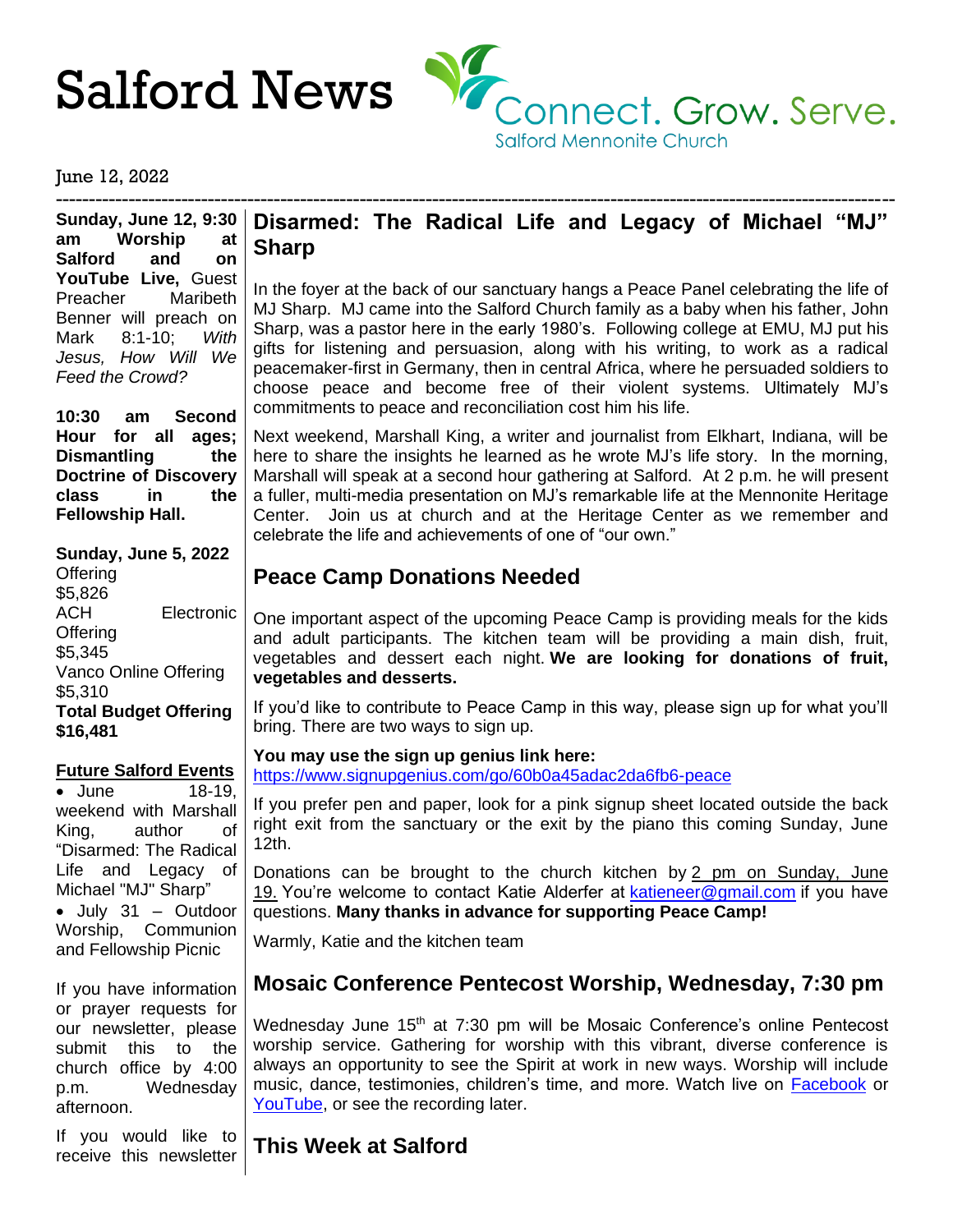## **Monday, June 13**

by email, please submit your email address to [alderferb@salfordmc.or](mailto:alderferb@salfordmc.org) [g](mailto:alderferb@salfordmc.org)

7:00 pm Child Care Ministry Team Meeting (Zoom) 7:00 pm Fellowship Gathering at Souderton Mennonite Homes (Friendship Room) **Tuesday, June 14** 6:30 pm Path Forward Design Team Meeting (Library) **Sunday, June 19** 9:30 am Salford Worship Indoors and Streamed on YouTube Live Preaching: Dave Greiser 10:30 am Second Hour for all ages

# **Our Church Family**

## *Prayer Concerns*

- For *Ray Yoder* whose brother Harold passed away last week.
- For *Anna Lacher's father Joe Piacentini* who suffered a stroke while arriving home to Italy on Thursday, and for her mother *Lorraine* and the whole family as they care for him.
- Congratulations and prayers for *Josiah Zehr* as he graduates from Dock. Josiah will be working at Spruce Lake this summer.
- For *Ben and Carol Nase* that they'd be able to keep the faith as Ben is being treated for heart failure and Carol is battling a foot infection.
- For insight for the *Path Forward Design Team* as they meet this week.
- For *school personnel* as they finish up a difficult year, that they would find rest and renewal over the summer.
- For the *churches of Mosaic Conference* as they discuss the meaning of the resolutions passed at Kansas City and as they continue to discern the best way to carry out their mission and that of the Conference.
- All Mosaic Congregations are praying this week for *Spruce Lake Retreat***,** a Conference-Related ministry, as they orient their summer staff and look ahead to a full summer. Please pray that the staff and campers will experience God in loving and exciting ways this summer.

### *Birthday Blessings…*

To Harlan Anders, who turns 87 on June 17<sup>th</sup>.

### *Anniversary Blessings…*

To Larry & Kathy Groff, who celebrate their 60<sup>th</sup> wedding anniversary on June 16th, 2022.

### *Service & Mission*

**Donation of the Month for June** – **featuring Keystone Opportunity Center:** Healthy snacks to supplement KOC summer meal bags of boxed lunches for children: juice boxes (real juice), applesauce cups, fruit cups (packs of 4 or 6) cereal bars or granola bars (that DO NOT contain peanuts and nuts because of allergies), boxes of raisins, snack bags of popcorn, pretzels, and goldfish (whole grain if possible)

Items can be placed at the donation of the month table by the infant nursery.

### **6/9/22 Garden Update,**

Greetings fellow gardeners sometime things take a long time to happen in the garden. Other times it's a quick turnaround. I have been waiting weeks for the soil, in the lower end of the garden, to dry out so we could lay down the last of our plastic mulch and finish planting our summer veggies. This week it happened quick. Thanks to a stretch of dry weather, Vernon Martin's rototilling (AGAIN) and Jamie Welby laying the plastic, this past Monday we were able to finish the last 6 rows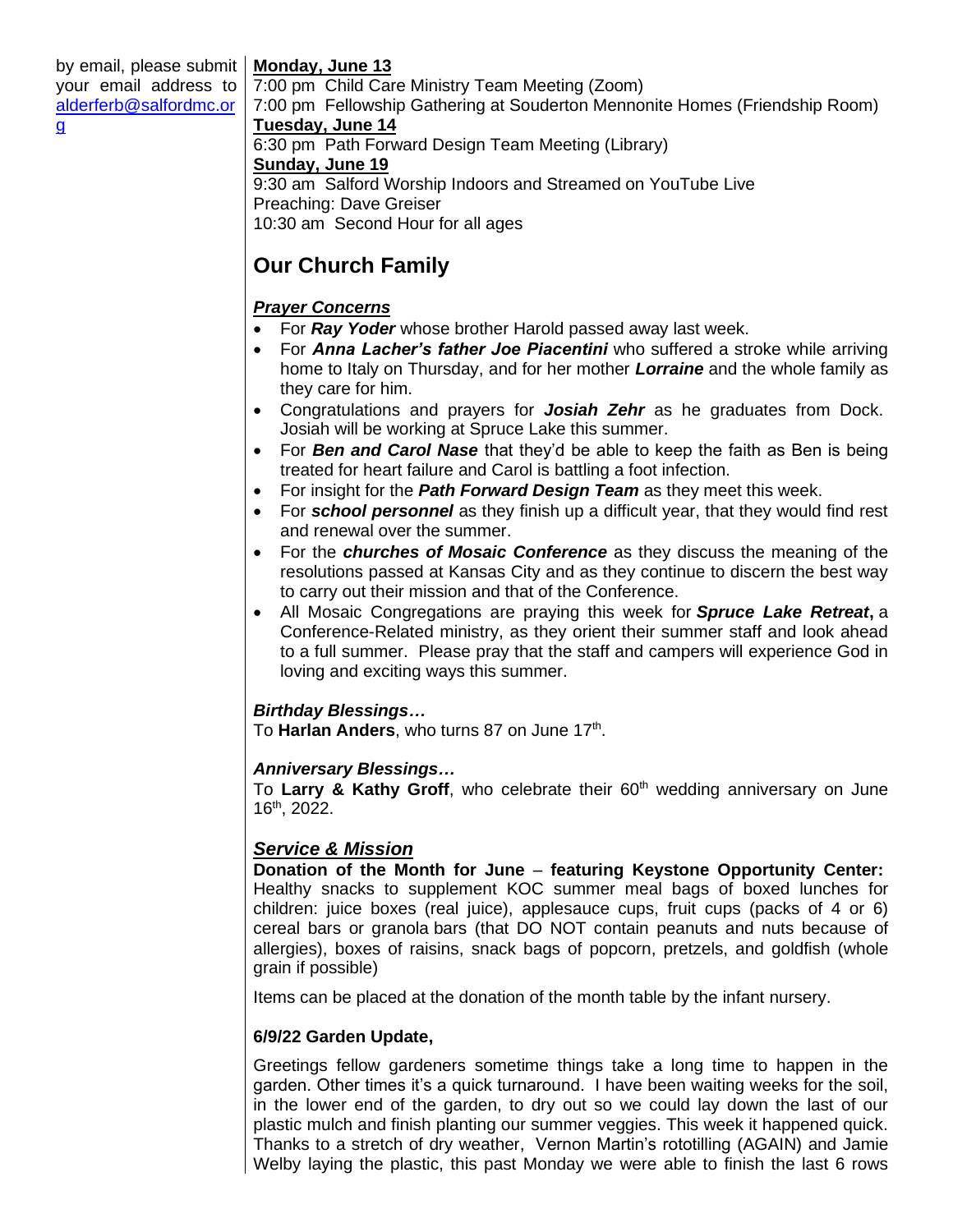WOOHOO! I was then able to plant our pepper plants (400) they needed to get in the ground or we would have started to lose them(Thank you Janet L for the help). We will try and finish the rest of the summer planting Saturday. Last Saturday we had a hardy crew harvesting Lettuce and hilling our potatoes with our composted leaves. We also picked a few Sugar snap peas and several radishes. Sweet potatoes were planted in 4 of our raised beds. This year we planted 3 different kinds of sweet potatoes. I always like to try new types to see which does best in our garden. This week besides planting we will work on our cardboard and straw in the aisle ways. Thank You to Steve GM for starting to lay down cardboard and straw this week, so far 3 rows are finished. We will finish off harvesting lettuce and continue to pick peas. Broccoli will soon be ready and a few beets could be ready. Harvesting our veggies is always fun. It is the reward we get for all the hard work that goes into this mission.

Thank you to everyone who worked in the garden last week. The potato hilling was a hot and dirty job but everyone stayed until we were finished. Our Volunteers are the best! Steve, [rsblank@verizon.net](mailto:rsblank@verizon.net) 215-876-6616

# **Family Faith Formation Spotlight**

**Trip Talks and Travel Games:** Bring [this booklet](http://www.salfordmc.org/uploads/3/9/9/0/39904787/june_2022_trip_booklet.pdf) with you on vacation this summer! Use it in the car, at restaurants or wherever your family is together for faith-formation-oriented and connective conversations of all kinds.

**The Soil and The Seed Project** has released a new set of "Little Liturgies" and accompanying album for Ordinary Time (June 12-Sept 3). [Listen on Spotify.](https://open.spotify.com/album/5PlXWiKLneuy8DU7ACfzAs?si=0VoIktOwS6m3Z5jkS6ozMA) [Download the "Little Liturgies"](https://www.thesoilandtheseedproject.org/) - simple repeated scriptures to share at dinnertime or before bed. Hard copies are available at the Welcome Center.

# **Church Library Spotlight**

The church library has purchased many new books in recent weeks. Stop by and speak with a librarian to see what's new, or review the library catalogue on the Salford church website<https://smck-ind.kari.opalsinfo.net/bin/home>

Here is a sampling of new materials:

### **Kindness Makes Me Stronger by Elizabeth Cole – Children's Book**



Spending a time on grandparents' farm little Nick meets new friends – funny animals that don't behave nicely. Having faced a great challenge our little hero manages to teach his new friends the power of kindness, caring and compassion.

This kid's book about kindness is filled with colorful illustrations and charming rhymes. Guiding through an exciting story and dialogues with animal characters this story will help your little ones in many ways:

- to express their empathy, compassion, and gratitude
- to respect both elders and younger ones, together with their peers
- to help those in need and to appreciate true friendship
- to acquire nice manners
- to accept diversity and the importance of inclusion
- to love nature and take care of the environment
- to practice sharing and generosity as great human virtues

Additionally, you will find an inspiring kindness-related game for kids as a bonus. It will help to grab kids' attention and deal with children's big emotions and feelings in a playful way.